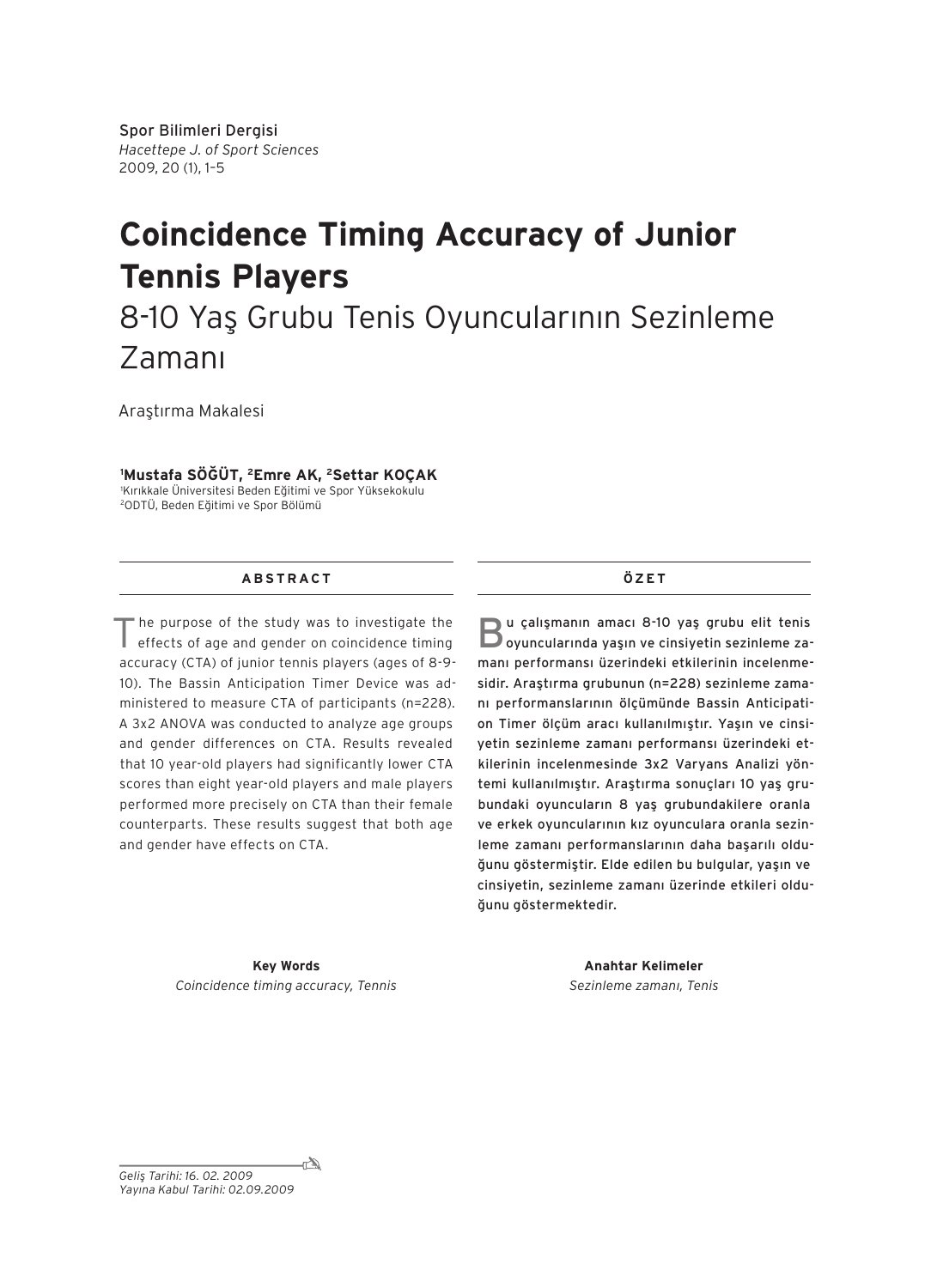## **INTRODUCTION**

Perceptual and perceptuo-motor processes can be studied in coincidence timing tasks (Lobjois et al., 2006). Coincidence timing ability (CTA) can be defined as the estimation of arrival of a stimulus and the required time for a response to intercept it (Flyger et al., 2006). Since CTA involves some aspects of complex behaviors found in life and sport skills, it has gained much more attention (Haywood, 1983). Supportively, Ramella (1984) asserted that correct anticipation of a moving object is a major determinant of many effective motor responses.

Playing ball games requires the ability to produce extremely accurate coincidence timing behavior (Ripoll and Latiri, 1997). Tennis is one of the fastest ball games and open skill sports requiring rapid judgments and effective timing. The sequence of shots during a rally demands that tennis players make immediate decisions based on only partial stroke execution information from their opponent in order to anticipate the direction and force of an upcoming return (Cauraugh and Janelle 2002). Rudisill and Jackson (1992) pointed out that for the sports characterized as open skills (hitting a baseball, catching a ball, or volleying a tennis ball) players should be able to anticipate the next move of the opponent and predict the trajectory of the ball so that they will have enough time to respond and accomplish the task.

According to Rudisill and Jackson (1992) anticipation timing is affected by the amount of practice and performer's age. They asserted that since the practice enables the learner to develop a strong memory representation of previous experiences which in result provides learner to anticipate future outcomes and bases the response on these predicted outcomes, anticipation skills can be improved through experience and practice. An accurate response for all kinds of stimulus can be accomplished by improving the memory system or schema for all different types of spatial/temporal patterns for varying stimulus speeds (Rudisill and Jackson, 1992).

Previous studies showed no consensus about the role of gender on CTA. Wrisberg and

Mead (1983), Petrakis (1985), Dunham and Reeve (1990), and Millslagle (2004) reported that gender has no effect on CTA. In contrast, Dunham (1977), Bard et al. (1981), and Williams et al. (2002) stated that males show a better performance than females in terms of CTA. Petrakis (1985) attributed the gender differences in CTA to socio-cultural training and prior experiences which may also be in relation with differences in perceptual-motor skills between two groups. In addition, Singer (1980) suggested that the relative performances of boys and girls at comparative ages may be attributed to social approval, in which boys are encouraged to develop athletic prowess, whereas girls have been told to act feminine, preventing them participating in most sports and vigorous activities.

This current study attempted to analyze the role of age and gender on CTA of junior tennis players. It was hypothesized that age and gender would be differentiating factors for CTA. Understanding such differences will provide valuable information for the trainers and other tennis staff to evaluate their players and implement necessary exercises to improve anticipation and CTA.

## **METHOD**

**Participants:** The participants were consisted of all tennis players participating in Turkish national championship of under and equivalent 10 year-old players in 2006. They were, in three age groups of 8 (n= 77), 9 (n= 68), and 10 (n= 83), competitive male (n= 118) and female (n=110) junior tennis players. All participants were informed on the nature and purpose of the study. Informed consent was signed by the parents of the participants.

**Data Collection Instrument:** Bassin Anticipation Timer Device (Lafayette Instrument Company, Model 50575) was used to measure the CTA of players. The Anticipation Timer (Figure 1) consists of a control unit, a start and finish lighted runway, and a response button. The objective of the task is to time a subject's response to coincide with the arrival of a target light at the end of the runway (Rudisill and Jackson, 1992).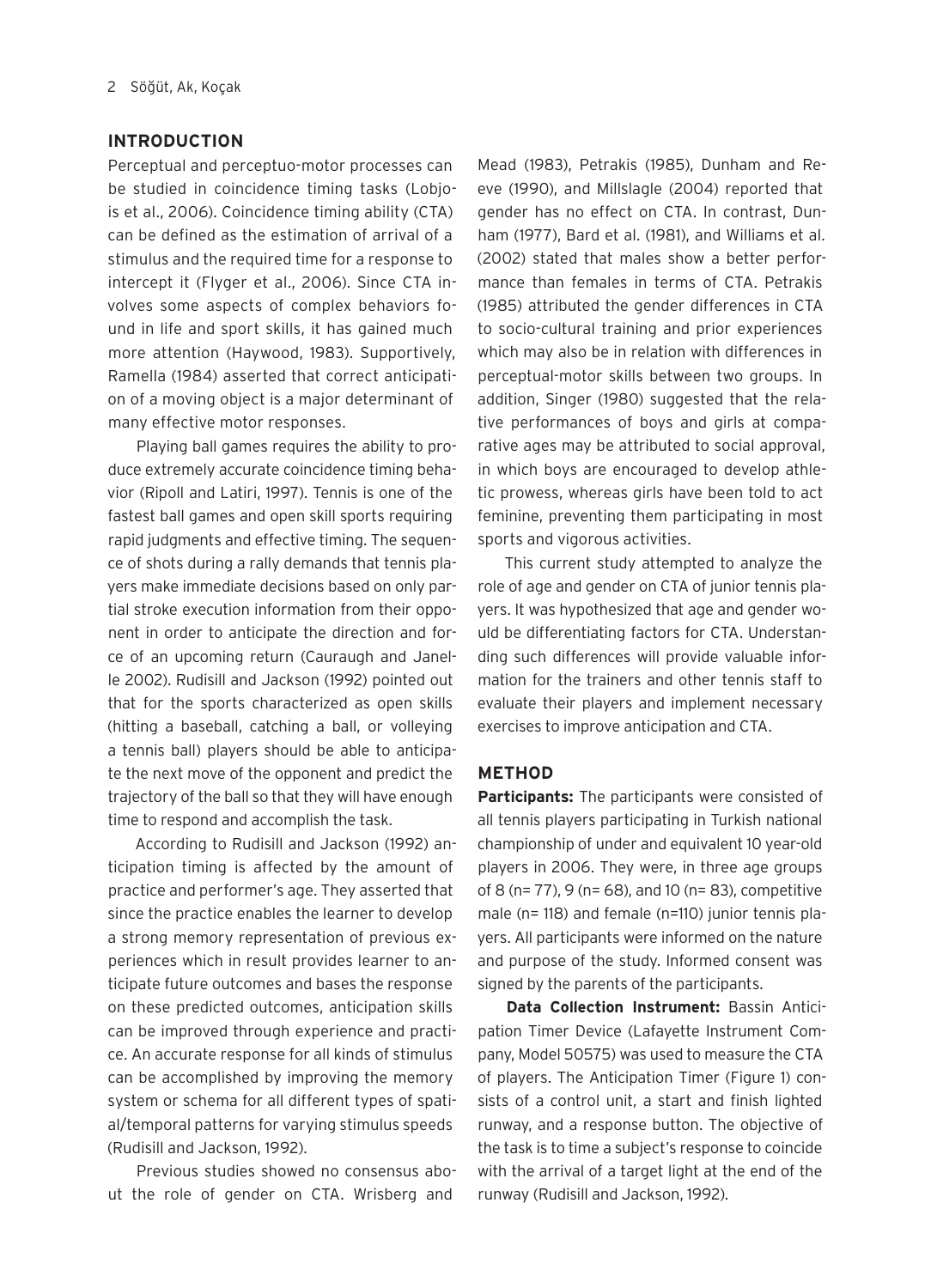

**Figure 1.** Bassin anticipation timer a) Runway of lights b) Control box (Arsal, 2004)

**Procedures:** Measurements were conducted during sessions in which regular performance tests that are set by the Turkish Tennis Federation for all national championship of under and equivalent 10 year-old players. Participants were asked to anticipate a light reaching the target and pressed a pushbutton with the preferred hand's thumb finger. The speed of the light was 2 MPH. All subjects were given three unrecorded practice trials to acquaint them with the operation of the apparatus. Afterward, five actual trials were recorded and the mean was used for the statistical analysis. The foreperiod was varied from trial to trial in order to alter the amount of time between the presentation of the warning light and the initiation of the target light (Rudisill and Jackson, 1992).

**Data Analysis:** A 3x2 ANOVA was conducted to analyze the effects of independent variables; age and gender on dependent variable; CTA. All statistical analyses were performed by using SPSS for Windows version 11.5

## **RESULTS**

The means and standard deviations of CTA as a function of two factors were presented in Table 1. The ANOVA revealed no significant interaction between age groups and gender, *F* (2, 222) = 0.80,  $p = 0.45$ , partial  $\hat{\eta}^2 = 0.01$ , whereas there were significant main effects for age groups, *F* (2, 222) = 9.14,  $p$ < .05, partial  $\acute{\eta}^2$  = .08, and gender *F* (2, 222) = 11.21,  $p$ < .05, partial  $\acute{\eta}^2$  = .05. The gender main

effect yielded that female players (*M*= 87.03, *SD*= 3.26) have higher CTA scores than male players (*M*= 71.8, *SD*=3.17). The age main effect revealed that 10 year-old players (*M*=68.0, *SD*= 3.75) had significantly lower CTA scores than eight year-olds (*M*= 91.2, *SD*= 3.92). There was no significant difference between nine year-old players and others.

## **DISCUSSION**

The purpose of the study was to investigate the effects of age and gender on CTA of junior tennis players. Results showed no significant interaction between age groups and gender. However, the gender main effect indicated that male players were more precise on CTA than female players. Bard et al. (1981) found the same result for 6-11 year-old children. Supportively, Brady (1996) studied the effects of sports classification and gender on CTA of 102 male and female students and found that men had lower absolute and constant error scores than women. Similarly, Kuhlman and Beitel (1989) investigated forty two 4-9 year-old children and stated that most of the boys had more competitive sport experience than girls, which was thought to be directly related with consistency in anticipation of coincidence.

Results of current study also indicated that 10 year-old players had significantly lower CTA scores than 8 year-old players. In other words, older players were more precise in CTA. This observa-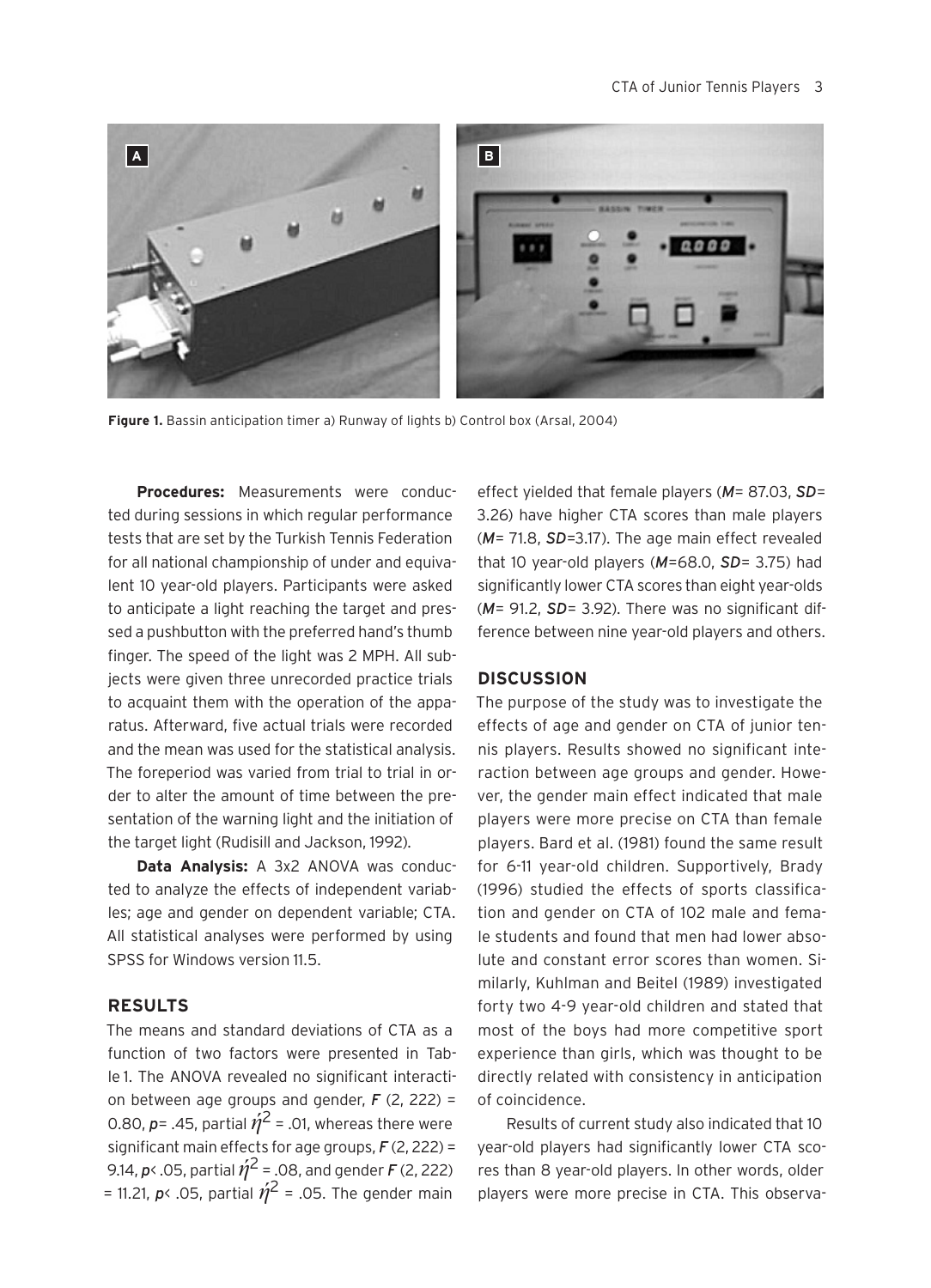|        |        | N   | Mean(m/s) | <b>SD</b> |
|--------|--------|-----|-----------|-----------|
| Gender | Female | 110 | 87.03     | 2.6       |
|        | Male   | 118 | 71.80     | 3.17      |
| Age    | 8      | 77  | 91.20     | 3.92      |
|        | 9      | 68  | 79.03     | 4.15      |
|        | 10     | 83  | 68.01     | 3.75      |

**Table 1.** Means and standard deviation for CTA

tion agrees with the findings of Dunham (1977), Benguigui and Ripoll (1998), Williams et al. (2002), and Lobjois et al. (2006). Dunham (1977) conducted a study related with age and sex in CTA performance of boys and girls from ages of 7-11, and suggested that 7-year-olds' performance was inferior to those of all other age groups. Supportively, Williams et al. (2002) examined 162 regular tennis players from five age groups (10-11.5, 12, 13, 14, and 15 years). They found that coincidence timing performance of the youngest group is poorer than participants who were over the age of 13 years. They also reported that experience in playing and practicing tennis facilitates developing consistency in the laboratory situation. Additionally, Coker (2004) claimed that through practice, learners' capability to identify cues, idiosyncrasies and tendencies of opponents will improve, resulting in better anticipation of predictable events and the capacity to prepare required actions in advance.

In another recent paper, Benguigui and Ripoll (1998) noted that tennis practice has an influence on the development of CTA among younger children. They investigated 24 regional and 24 novice tennis players and reported that CTA was

mainly developed between the ages of 7 and 10 years. They also pointed out that increase of accuracy in coincidence timing action across development depends on the fact that the efficiency of the perceptuo-motor coupling improves in accordance with age.

In conclusion, results of the study revealed that experienced tennis players were more precise than younger ones and the CTA of male players were more accurate than their female counterparts. These results can only be generalized to junior tennis players. Further studies are necessary to explore the differences in various sports and age groups.

**Authors Note:** This study was presented at the 4.Mediterranean Sport Sciences Congress, 9-11 November 2007, Antalya.

### *Corresponding Address (Yazışma Adresi):*

*Dr. Mustafa SÖGÜT Kırıkkale Üniversitesi Beden Eğitimi ve Spor Yüksekokulu 71450 Yahşihan / KIRIKKALE E-posta: msogut@kku.edu.tr*